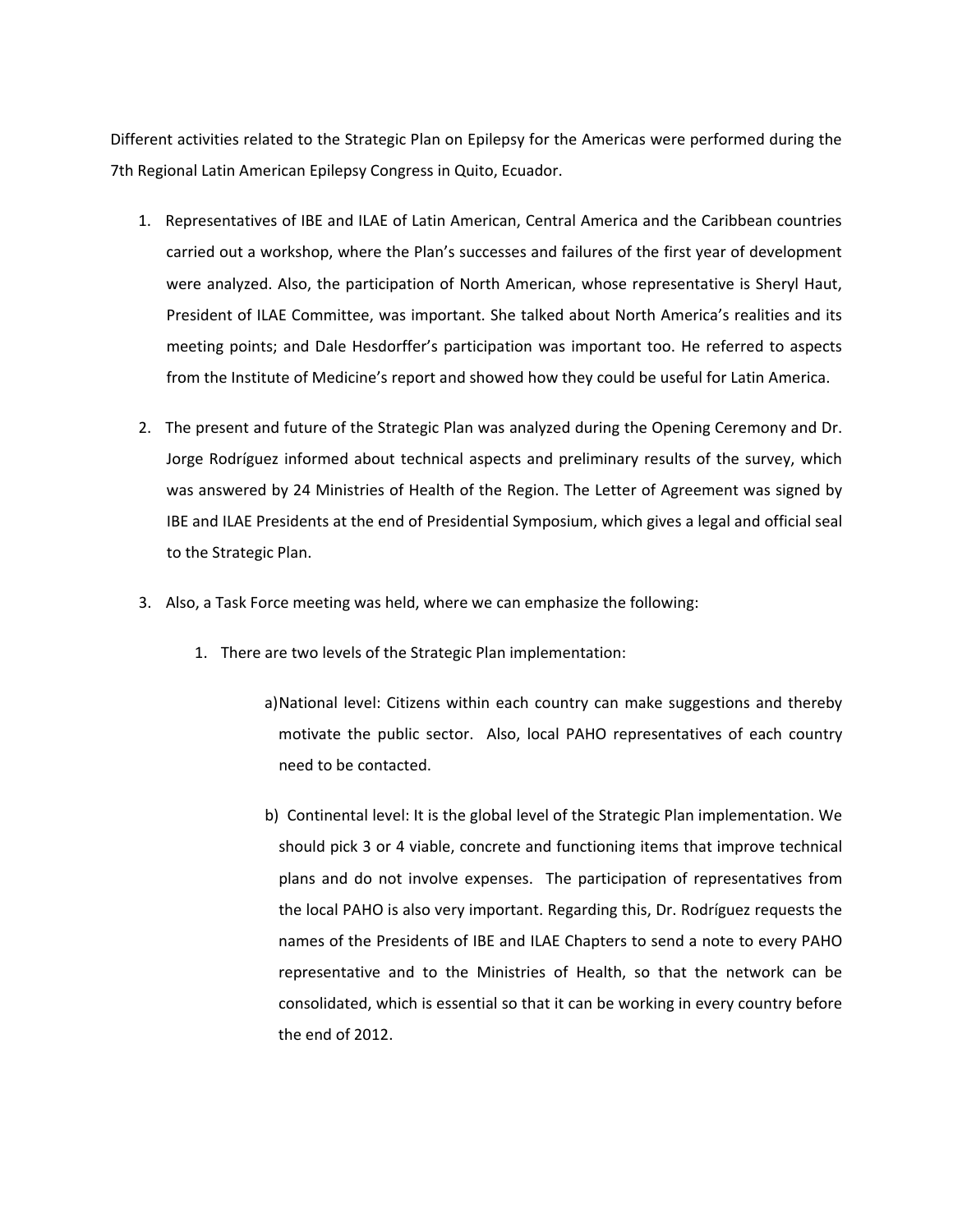- 2. We need to understand that initially we do not have a central budget and the smartest thing to do is to optimize the current one, at least in the initial phase until is reasonable to have one.
- 3. We have to identify quickly the countries where a work team has not been established yet, to help to fix this problem. The secretaries of the regional commissions will be in charge of this issue.
- 4. Fluent and total communication between IBE and ILAE is needed. If there is no Chapter, is important to identify key people.
- 5. We should not be impatient. The Strategic Plan is a short, medium and long term process. We have to identify each country's characteristics and situation.
- 6. We should print the survey results, carried out between June and December 2012, that update the Atlas of epilepsy resources of 2005. This is required in order to have a basis to start making changes that are needed to implement specific measures.
- 7. To perform a Regional Workshop the second week of August in Santiago, Chile, is required to establish the support of the Ministery. Eight innovative, successful regional initiatives will be analyzed, which include two epilepsy program models. The workshop's goal is to plan priorities initiatives addressed to countries with great deficits and with a well defined program.
- 8. It is essential to implement a website briefly, which could be linked to the PAHO website, where patients and interested professionals can visit. Li Li Min is working on this issue.
- 9. Dr. Rodríguez is requested as a mediator so that WHO/PAHO can purchase good quality generic drugs for countries that are interested in acquiring them. For this reason Dr. Marco Tulio Medina has been developing this initiative. Therefore, all Governments that are interested should request these drugs so that PAHO can support this.
- 10. The AES Annual Congress scheduled meetings between Latin American and North American representatives in order to improve joint initiatives.
- 11. A conference call will be held in January.